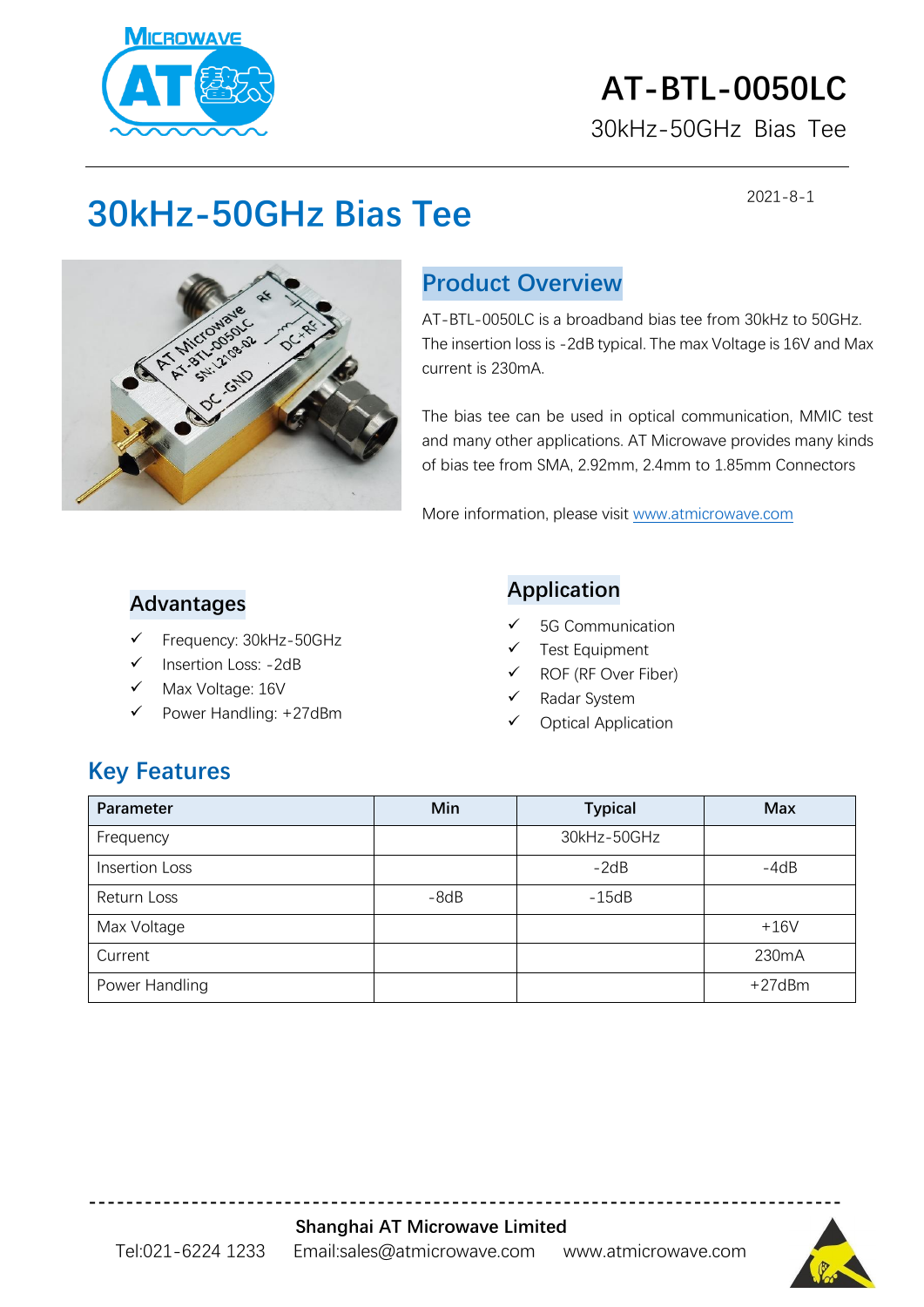

30kHz-50GHz Bias Tee

#### **Mechanical Information**

| <b>Item</b>   | <b>Description</b> |  |
|---------------|--------------------|--|
| DC+RF Port    | 2.4mm Male         |  |
| RF Port       | 2.4mm Female       |  |
| DC Port       | Sold Pin           |  |
| Case Material | Copper             |  |
| Finish        | <b>Gold Plated</b> |  |
| Weight        | 20 <sub>g</sub>    |  |
| Size:         | See outline        |  |

#### **Absolute Maximum Ratings Table**

| <b>Parameter</b>             | Value            |
|------------------------------|------------------|
| Voltage                      | $+16V$           |
| RF RF1 Power                 | $+27$ dBm        |
| <b>Operating Temperature</b> | $-40$ to $+70C$  |
| Storage Temperature          | $-65$ to $+125C$ |

#### **Notes:**

- 1. Datasheet may be changed according to update of MMIC, Raw materials , process, and so on.
- 2. This data is only for reference, not for guaranteed specifications.
- 3. Please contact AT Microwave team to make sure you have the most current data.



**---------------------------------------------------------------------------------**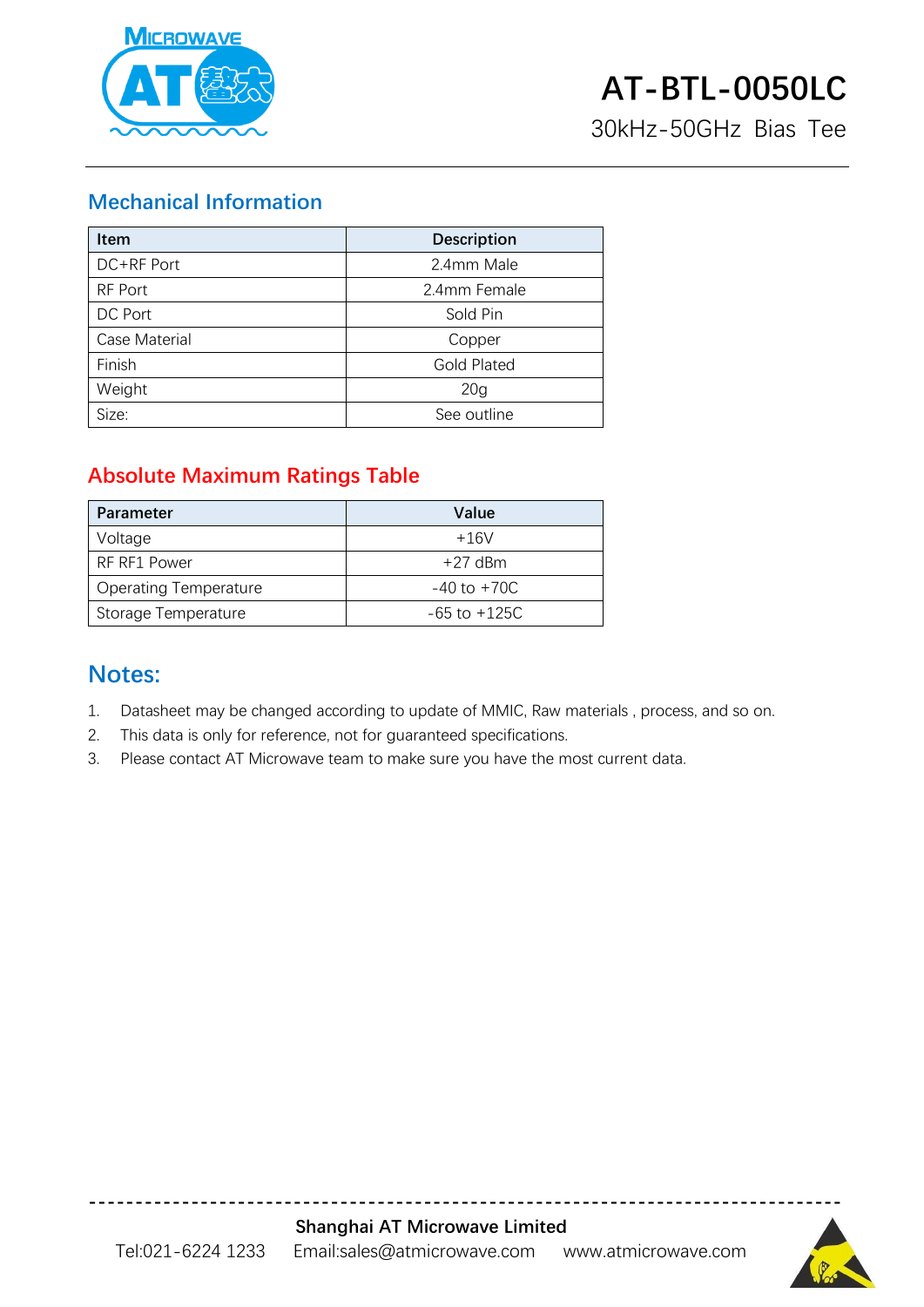

#### **Test Data** (25C)

Please note that test curves will vary slightly from unit to unit.



#### Insertion Loss vs Frequency 10MHz-50GHz



Low Frequency Insertion Loss vs Frequency



Tel:021-6224 1233 Email:sales@atmicrowave.com www.atmicrowave.com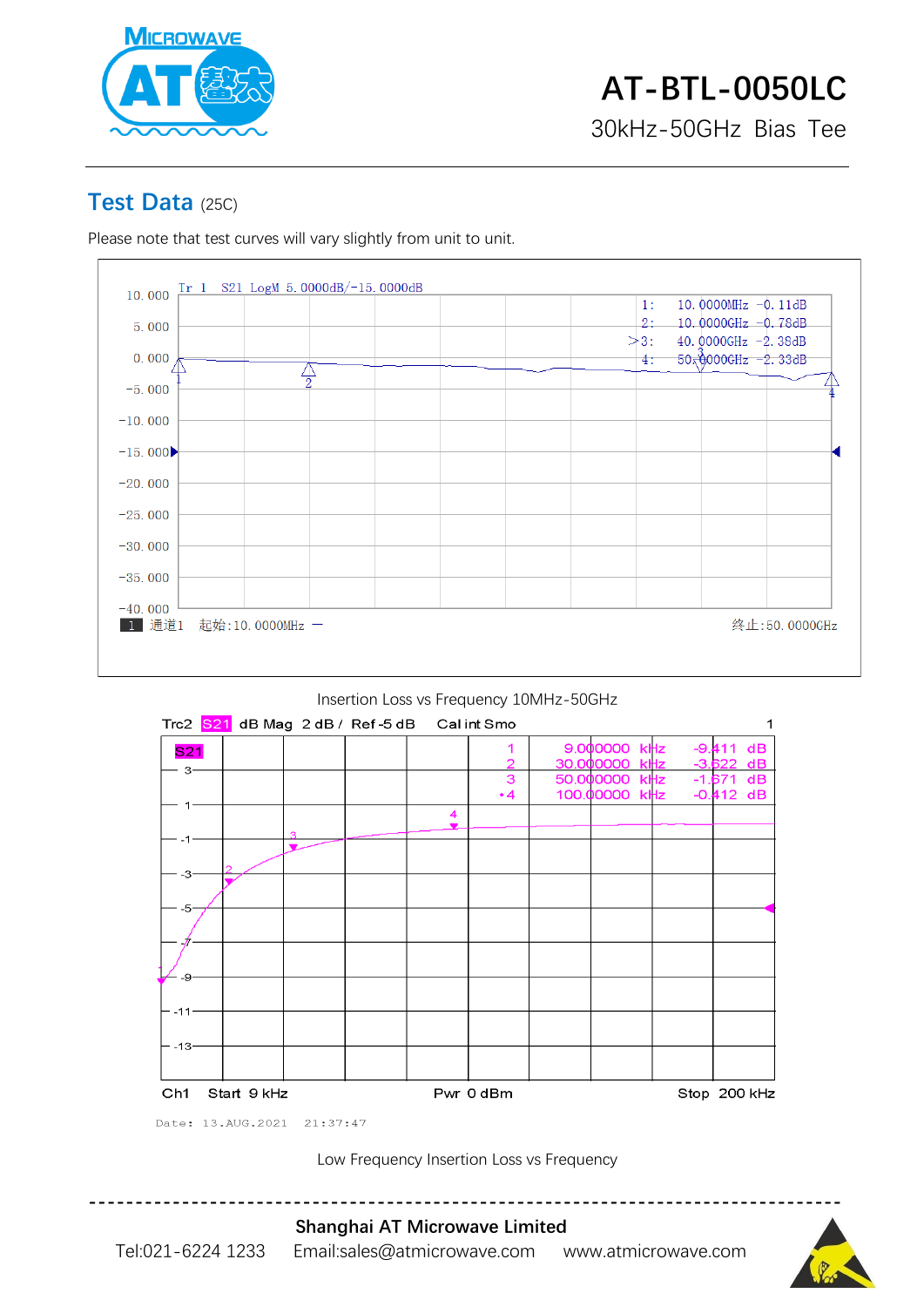

# **AT-BTL-0050LC**

30kHz-50GHz Bias Tee



#### Input and Output Return Loss vs Frequency



Group Delay vs Frequency